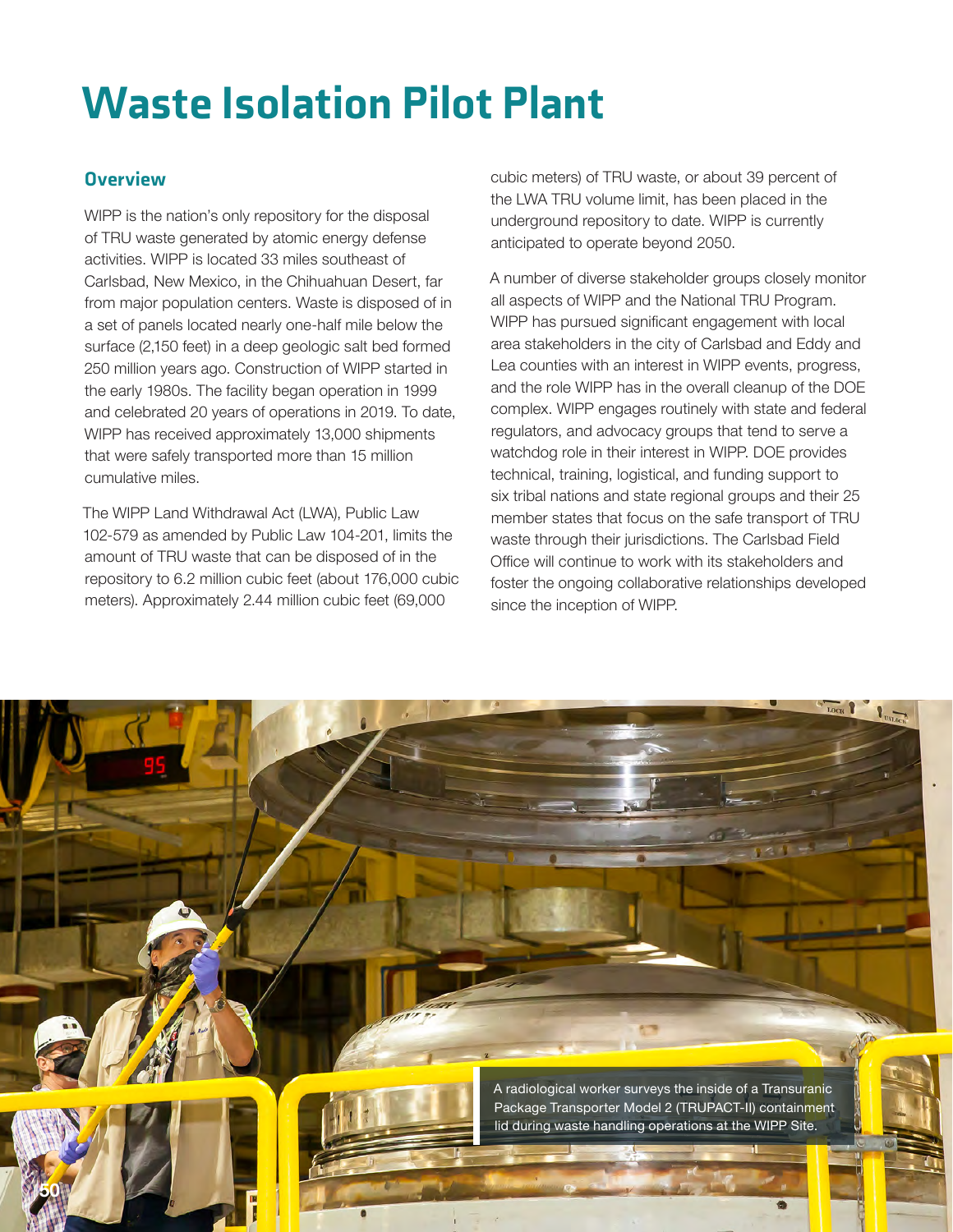

### Calendar Year 2020 Accomplishments

- Met an EM priority to begin work on the new utility shaft; when finished, this 26-foot-diameter shaft will be the fifth shaft that leads to the WIPP underground and will help improve ventilation throughout the mine
- Maintained a shipping rate from EM sites of five shipments per week; this included resuming waste shipments from LLNL for the first time in a decade
- Completed the WIPP North Access Road Bypass allowing the diversion of traffic away from the WIPP Site, improving traffic safety for site employees and workers at the Utility Shaft Project

### Planned Cleanup Scope 2021–2031

It is anticipated that over the next 10 years, approximately 883,000 cubic feet (25,000 cubic meters) of TRU waste from EM, NNSA and SC sites will be emplaced at WIPP. To support planned waste emplacement activities, EM expects to complete mining activities in Panel 8 in 2022.

Much of the work to be performed at WIPP over the next decade will focus on necessary infrastructure improvements to ensure the facility can continue to play its important role in the EM complex for the long term. By the end of 2024, a set of key infrastructure projects will be completed, improving WIPP capabilities in mining and waste emplacement. These include the new SSCVS, which will provide 540,000 cubic feet per minute of ventilation to the underground, allowing concurrent mining, waste emplacement, and ground control operations throughout the life of the facility. In addition, the new utility shaft will serve as an air intake entry point to support the SSCVS, and house a new, larger capacity hoisting capability to transport materials from the repository to the surface.

Additional site infrastructure improvements to be completed over the next decade include:

- Recapitalization of key safety systems
- Replacement/refurbishment of shaft and hoist systems